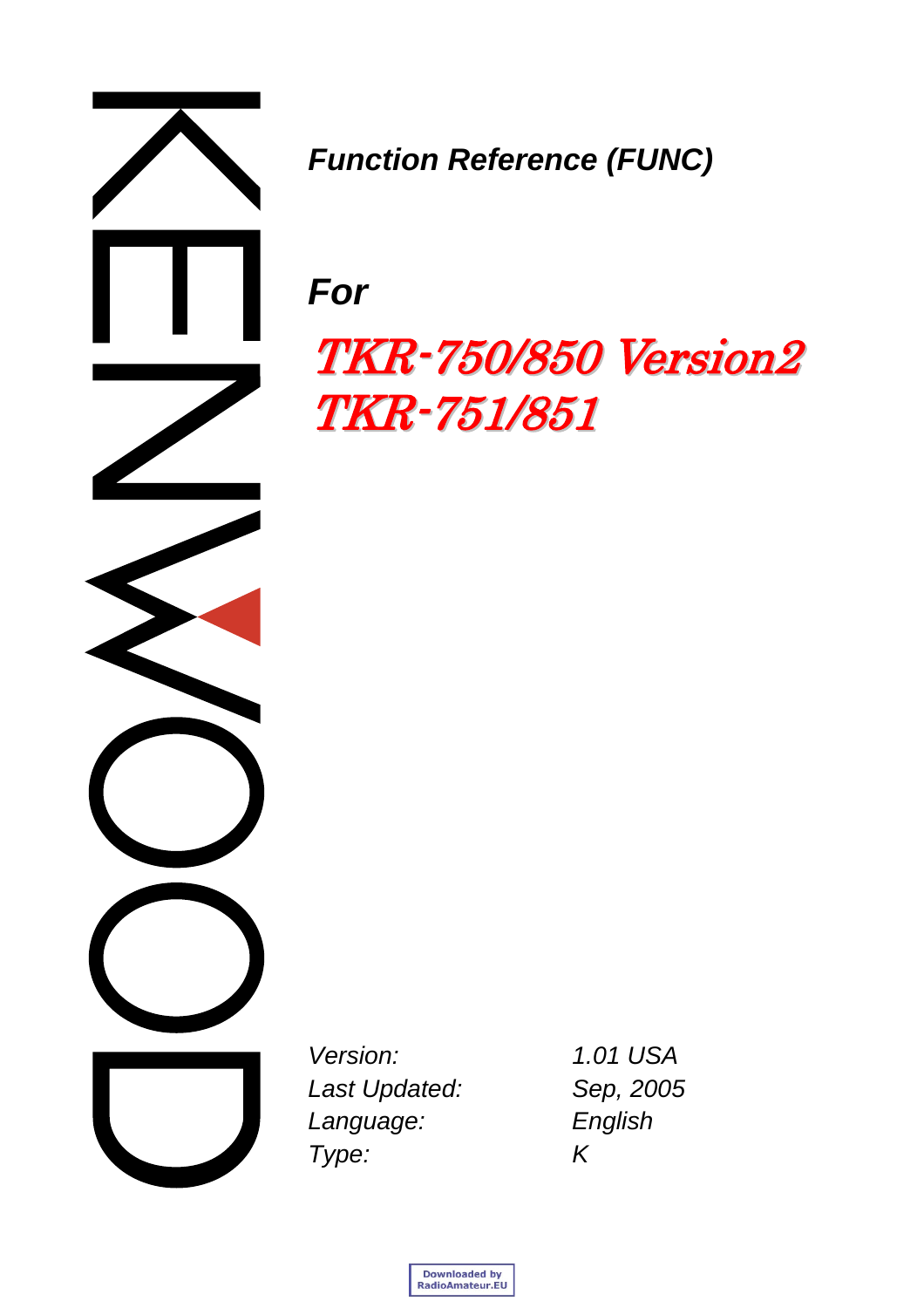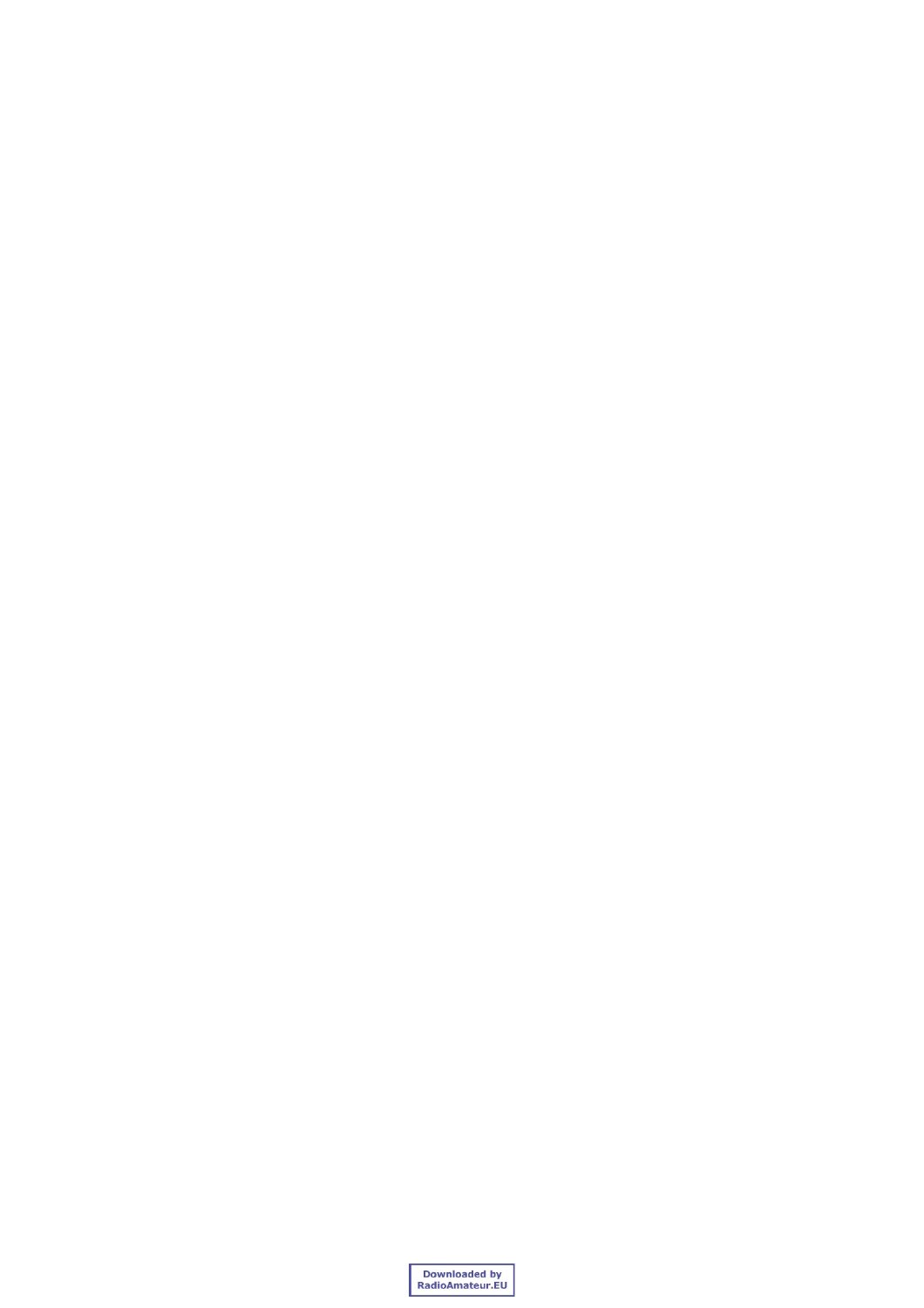## **About Copyright**

All copyrights and other intellectual property rights for this technical document and relevant in-depth manuals as well as the software described in this technical document, relevant in-depth manuals, and help texts and manuals attached to the software are owned by Kenwood Corporation.

A right to use the software described in this technical document and relevant in-depth manuals is granted to a licensee by Kenwood Corporation; however, the title to and ownership of the software shall be owned by Kenwood Corporation. Refer to the help texts attached to this software for details.

Kenwood Corporation does not warrant quality and performance of the software described in this technical document and relevant in-depth manuals to conform to the applicability of any use, and Kenwood Corporation shall be free from liability for any defects, damage or loss, or from any warranty to anything other than expressly described in this technical document and relevant in-depth manuals.

### **Revision history**

| Date          | <b>Description</b>                      |
|---------------|-----------------------------------------|
| . 2005<br>Sep | modify<br><b>R&amp;F</b><br>$K-$<br>154 |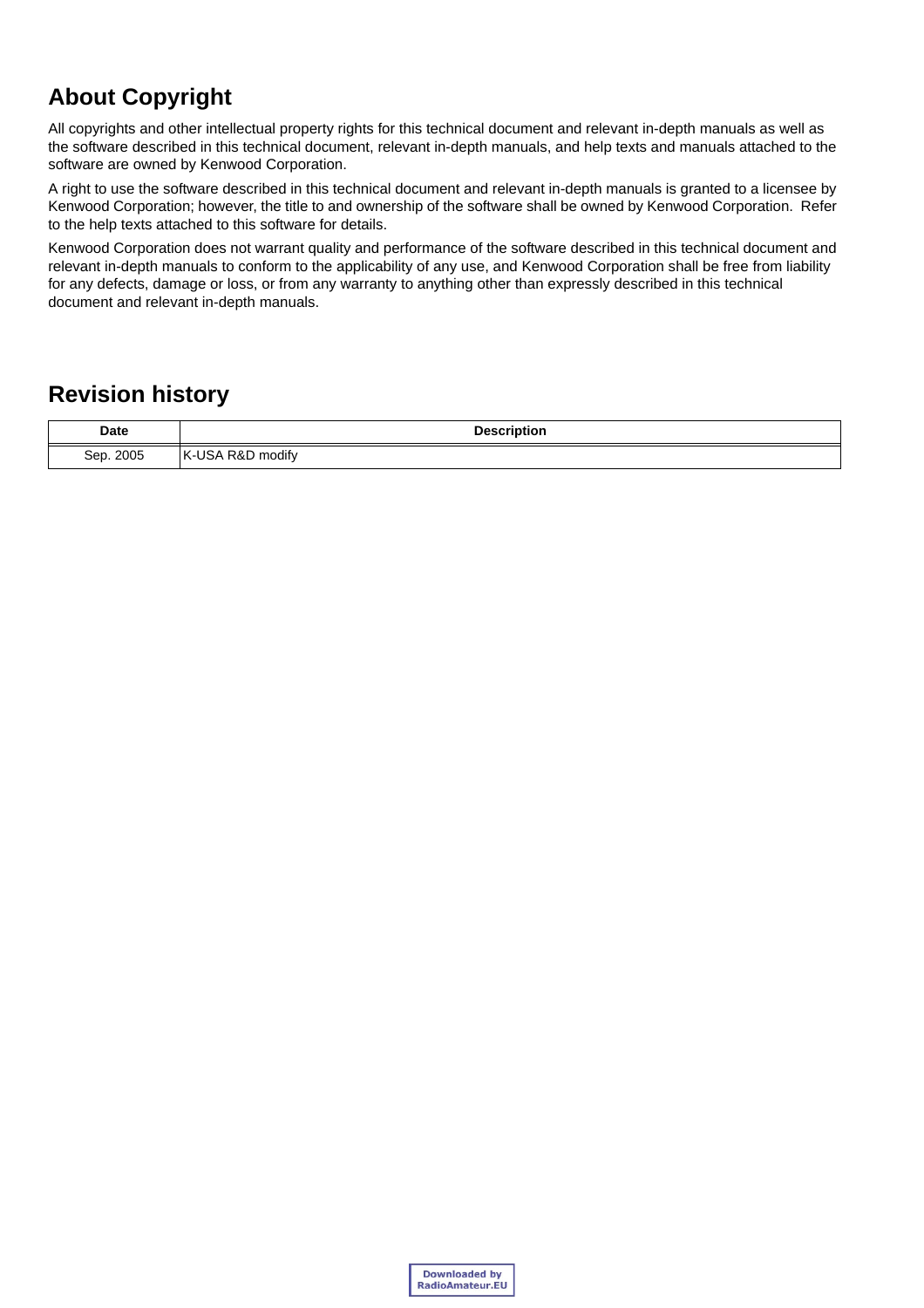## **CONTENTS =**

| 1              |     |                                |
|----------------|-----|--------------------------------|
|                | 1.1 | Functions and Panel Layout  1  |
|                | 1.2 |                                |
|                | 1.3 |                                |
|                | 1.4 |                                |
|                | 1.5 |                                |
|                | 1.6 |                                |
|                |     | 1.6.1                          |
|                |     | 1.6.2                          |
|                |     | 1.6.3                          |
|                |     | 1.6.4<br>1.6.5                 |
|                |     |                                |
|                |     | 1.7.1                          |
|                |     | 1.7.2                          |
|                |     | 1.7.3                          |
|                |     |                                |
|                |     |                                |
| $\mathfrak{p}$ |     |                                |
|                |     |                                |
|                | 2.1 |                                |
|                |     |                                |
| 3              |     |                                |
|                |     |                                |
|                | 3.1 |                                |
|                | 3.2 | Embedded Message w/Password  8 |
|                |     |                                |
| 4              |     | CHANNEL INFORMATION 9          |
|                |     |                                |
|                | 4.1 |                                |
|                | 4.2 |                                |
|                | 4.3 |                                |
|                | 4.4 |                                |
|                | 4.5 |                                |
|                | 46  |                                |
|                | 4.7 |                                |
|                | 4.8 |                                |
|                | 4.9 |                                |
|                |     |                                |
|                |     |                                |
|                |     |                                |
|                |     |                                |
|                |     |                                |
|                |     |                                |
|                |     | 4.14.2                         |
|                |     |                                |
| 5              |     |                                |
|                |     |                                |
|                | 5.1 |                                |
|                |     |                                |

|   | 6.1<br>6.2<br>6.3<br>6.4<br>6.5<br>6.6<br>6.7 |        |                                      |  |  |
|---|-----------------------------------------------|--------|--------------------------------------|--|--|
|   |                                               |        | 7 TOT (TIME OUT TIMER)  19           |  |  |
|   | 7.1                                           |        | Repeater PTT or the External PTT  19 |  |  |
|   |                                               |        |                                      |  |  |
|   | 7.2                                           |        |                                      |  |  |
|   |                                               |        |                                      |  |  |
| 8 |                                               |        | BUSY CHANNEL LOCKOUT  21             |  |  |
|   |                                               |        |                                      |  |  |
|   |                                               |        |                                      |  |  |
| 9 |                                               |        |                                      |  |  |
|   |                                               |        |                                      |  |  |
|   |                                               | 9.1.1  |                                      |  |  |
|   |                                               | 9.1.2  |                                      |  |  |
|   |                                               | 9.1.3  |                                      |  |  |
|   |                                               |        |                                      |  |  |
|   |                                               | 9.2.1  |                                      |  |  |
|   |                                               | 9.2.2  |                                      |  |  |
|   |                                               |        |                                      |  |  |
|   |                                               |        |                                      |  |  |
|   |                                               |        |                                      |  |  |
|   |                                               |        | 10.1 Backup Battery System  25       |  |  |
|   |                                               |        | 10.2 Power Supply Lower Level  26    |  |  |
|   |                                               |        | 10.3 RX Signal Detect (Below)  26    |  |  |
|   |                                               |        |                                      |  |  |
|   |                                               | 10.4.1 |                                      |  |  |
|   |                                               |        |                                      |  |  |
|   |                                               | 10.4.3 |                                      |  |  |
|   |                                               | 10.4.4 |                                      |  |  |
|   |                                               | 10.4.5 |                                      |  |  |
|   |                                               |        |                                      |  |  |
|   |                                               |        |                                      |  |  |
|   |                                               |        |                                      |  |  |
|   |                                               |        |                                      |  |  |
|   |                                               |        | 11 EXTERNAL MONITOR  28              |  |  |

|--|--|--|

#### 13 TX STANDBY ON FREQUENCY ........... 30

**Function Reference (FUNC)** 

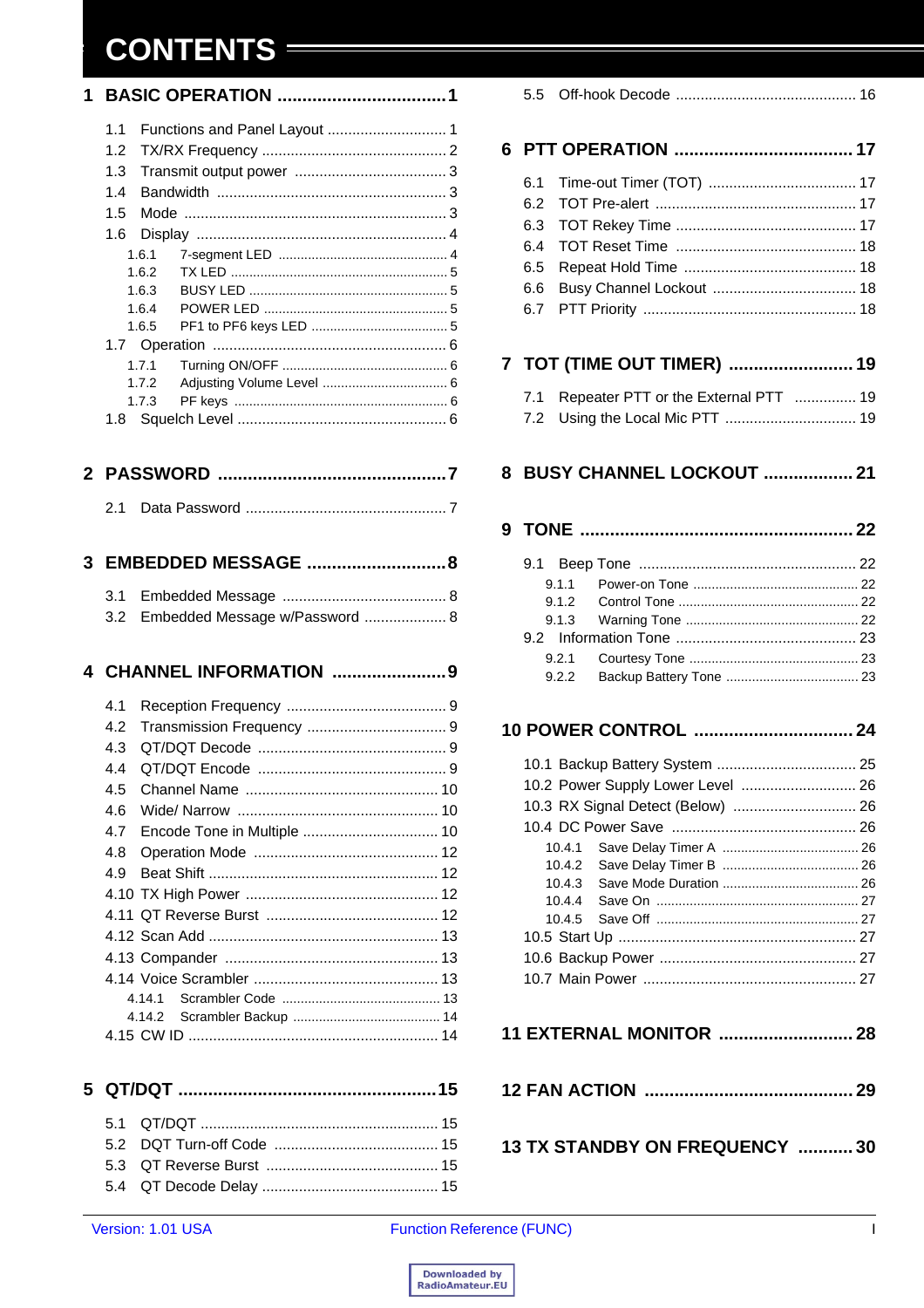#### **CONTENTS**

| <b>14 FIRMWARE PROGRAMMING</b> |  |
|--------------------------------|--|
|                                |  |

- **[15 KEY ASSIGNMENT ................................32](#page-38-0)**
- [15.1 Available Functions .........................................32](#page-38-1)
- **[16 SCAN .......................................................34](#page-40-0)**

**[17](#page-43-0) DTMF .......................................................37**

#### **[18 REMOTE CONTROL ...............................39](#page-45-0)**

| 18.1.1 |                                                     |  |  |
|--------|-----------------------------------------------------|--|--|
| 18.1.2 |                                                     |  |  |
| 18.1.3 |                                                     |  |  |
| 18.1.4 | Single Tone for the PF Key Transponder 40           |  |  |
|        |                                                     |  |  |
| 18.2.1 |                                                     |  |  |
| 18.2.2 |                                                     |  |  |
| 18.2.3 |                                                     |  |  |
| 18.2.4 | Aux Output Deactivation 41                          |  |  |
| 18.2.5 |                                                     |  |  |
| 18.2.6 | Single Tone for the Aux Transponder function.<br>41 |  |  |
|        |                                                     |  |  |
|        |                                                     |  |  |

[19.1 Remote Controlled ..........................................43](#page-49-1)

#### [20.1 AUX I/O Function ............................................45](#page-51-0) [20.2 AUXI Function ................................................46](#page-52-0) [20.2.1 Trigger Detection for Auxiliary Input Ports ....50](#page-56-0) [20.3 Assigning Functions to the Auxiliary Output Ports](#page-56-1)  50 [20.3.1 Logic Type ....................................................51](#page-57-0)

#### **[21](#page-58-0) MULTI-TABLE ........................................ 52**

#### **[22 CW ID/CW MESSAGE ............................ 53](#page-59-0)**

| 22.1.1  |                                    |  |
|---------|------------------------------------|--|
| 22.1.2  |                                    |  |
| 22.1.3  |                                    |  |
| 22.1.4  |                                    |  |
| 22.1.5  | CW Mod. Delay Time (CW ID) 54      |  |
| 22.1.6  | Audio Frequency (CW ID) 54         |  |
| 22.1.7  |                                    |  |
| 22.1.8  |                                    |  |
| 22.1.9  |                                    |  |
| 22.1.10 | CW ID on Channel change 54         |  |
| 22.1.11 | Encode with QT/DQT (CW ID) 55      |  |
|         |                                    |  |
| 22.2.1  |                                    |  |
| 22.2.2  |                                    |  |
| 22.2.3  | CW Mod. Delay Time (CW Message) 56 |  |
| 22.2.4  | Audio Frequency (CW Message) 56    |  |
| 22.2.5  | Send CW Message to RA 56           |  |
| 22.2.6  | Encode with QT/DQT (CW Message) 56 |  |
|         |                                    |  |

#### **[23](#page-63-0) TEST TONE ............................................ 57**

#### **[24 PC MODE ................................................ 58](#page-64-0)**

|--|--|--|--|

#### **[20 FUNCTION PORT ...................................44](#page-50-0)**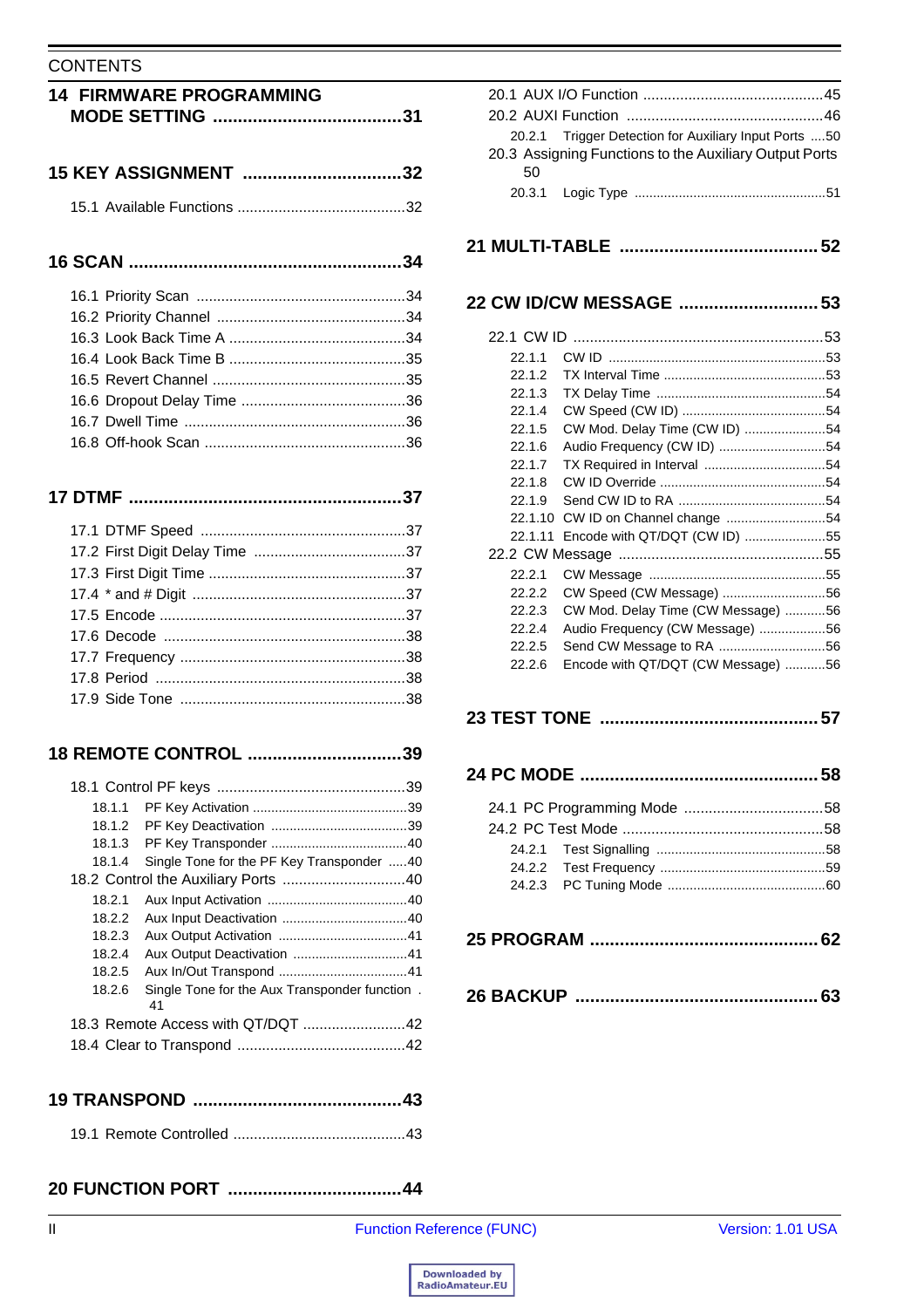### **About this manual**

This manual describes the functions of the TKR-750/850 version2 and TKR-751/851 and how to configure these functions.

## **How to read this manual**

This manual has the following sections. In each section, each function has the reference data in order to find the cross-referenced information. As for the functions that you can configure using KPG-91D, you can see the reference data since it is described as (< Configuration on the KPG-91D).

The abbreviation of sections are used to specify the documents.

#### **Function Reference (FUNC)**

This section describes every function.

#### **Field Programming Reference (FPRG)**

This section describes how to configure using KPG-91D.

#### **Modification Information (MOD)**

This section describes how to modify the hardware.

## **About notations**

Following are notations used in this manual.

#### **[]**

The characters in parentheses indicate the name of the operating portion of the TKR-750/850 version2 and the key of the PC.

**""**

The characters in these marks indicate the name of the functions, buttons, and menus displayed on the display of KPG-91D.

### **About trademark**

IBM® is a trademark or a registered trademark of International Business Machines Corporation.

Microsoft® and Windows are trademarks or registered trademarks of Microsoft Corporation in the United States and/or other countries.

Other company names and product names are trademarks or registered trademarks of the companies.

## **Description of the TKR-50 Series**

#### ■ About the TKR-50 Series

The TKR-750/850/751/851 is the rack-mounted repeater operating with the UHF/VHF band and it can be controlled by external devices and the Air Remote. You can build the most advanced communications system by using the monitoring function and the remote control function.

- **Features of the TKR-750/850 version 2 and 751/851**
- Field Programing by KPG-91D.
- 16 channel capability.
- Firmware update into flash memory through the external source.
- QT/DQT signalling on each channel and decode up to 16 QT/DQT tones.
- DSP is processing audio frequency response.
- Time Out Timer limiting duration to make a continuous transmission.
- The Priority Scan allows you to configure the channels to be periodically scanned.
- CW ID function, you can configure the speed, transmission interval, and the frequency on each channel.
- Remote control by connecting the Remote Controller.
- Detect the malfunctions and report the status from the AUX terminal.
- External terminal for connecting the external controller to make Trunking systems.
- TKR-750/850 version2 has DTMF Air Remote function.
- Courtesy Tone notifying that is transmitted at end of the transmission.
- Multi-mode.

TKR-750/751 Wide:30/25 kHz Narrow:15/12.5 kHz TKR-850/851 Wide:25 Narrow:12.5 kHz

You can configure following items through the PC using the KPG-91D.

- CW ID Deviation
- DQT Deviation
	- Maximum Deviation
	- **QT** Deviation
	- Repeat Gain Level
	- TX Power
	- RX Audio Signal Output (RA)
	- RX Detector Signal Output (RD)
	- **Test Tone Deviation**
	- TX Audio Input (TA)
	- '• DTMF Deviation
	- **Battery Operation Tone**

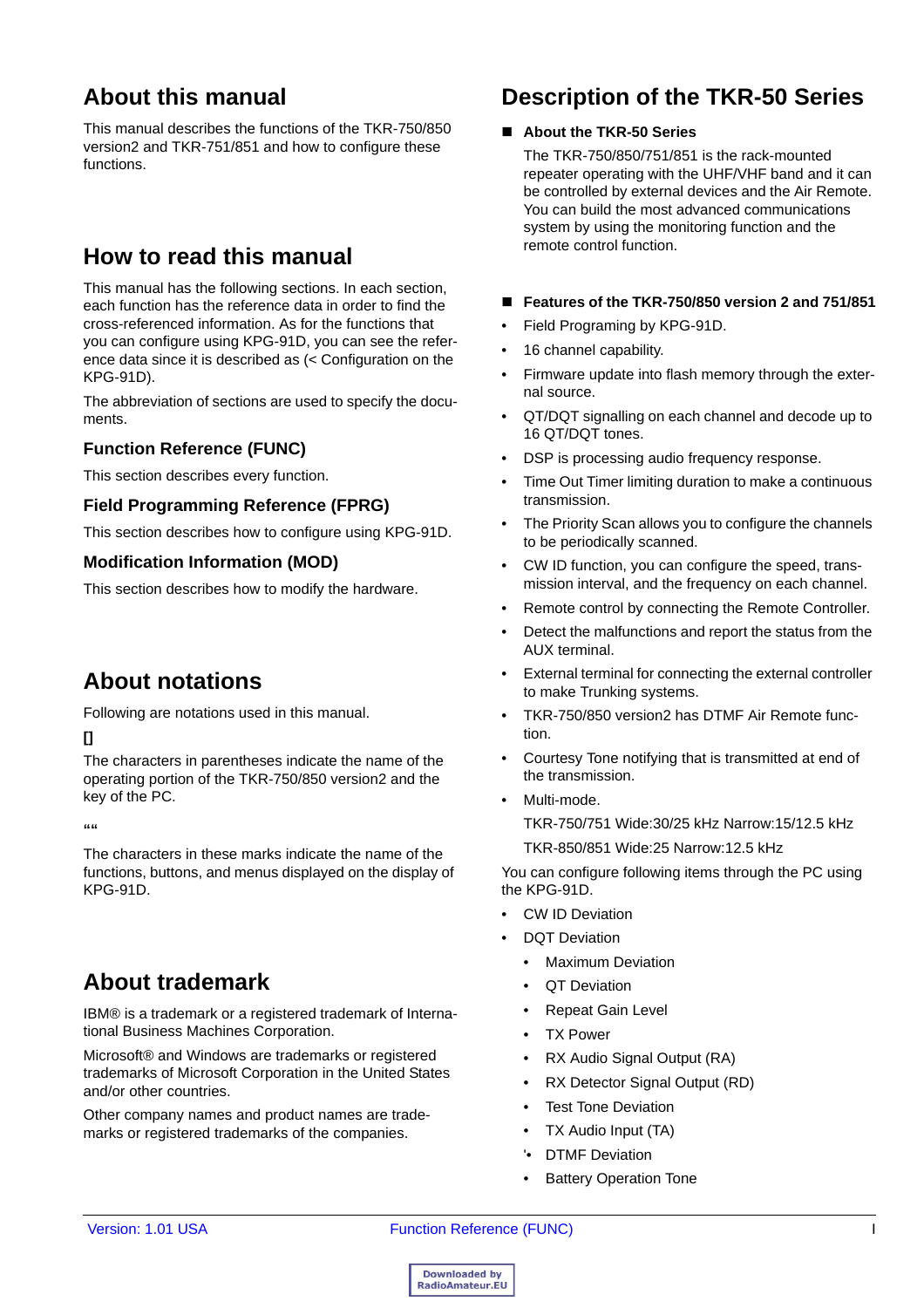- Battery Warning Tone
- Courtesy Tone
- Squelch
- Frequency
- DQT Balance
- Power Down Detect

#### ■ About the TKR-\*50 Series Programming Software

You can program each functions into TKR-750/850 version2 by KPG-91D through KPG-46 programing cable. In this manual, the description of each function in the Function Reference may have the corresponding reference in the Field Programming Reference. Therefore, you can configure the function by referring to the function also appearing in the Field Programming Reference.

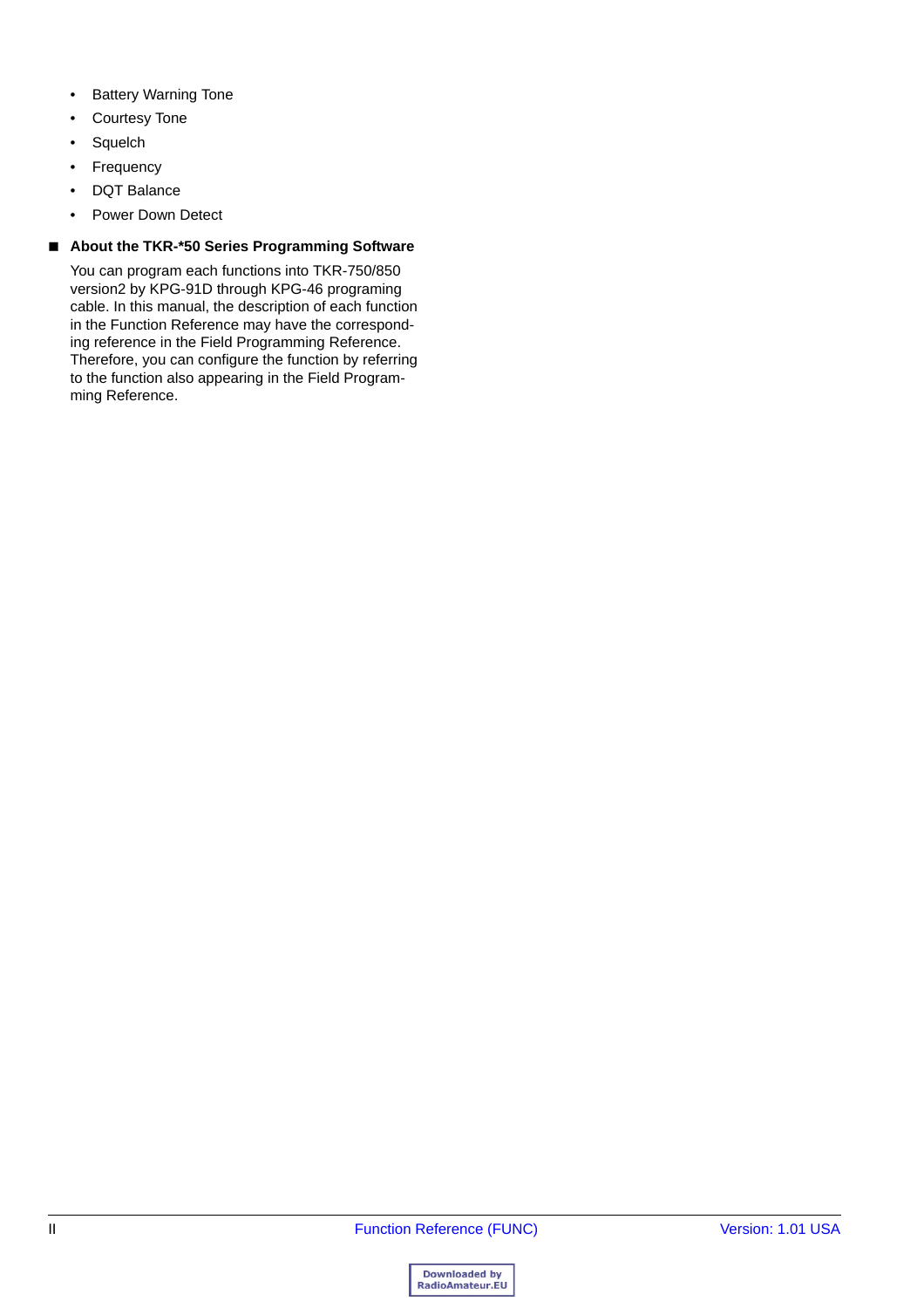## <span id="page-7-0"></span>**1 BASIC OPERATION**

## <span id="page-7-1"></span>**1.1 Functions and Panel Layout**

#### ! **Front Panel**



#### **Figure 1-1 Front Panel**

#### **Speaker**

The speaker emits the received audio signals and alert tones.

#### **Channel/Status display**

Two 7-segment LEDs can display channel numbers, name and the status.

#### **Volume Knob**

The volume increases while turning the volume knob clockwise and decreases while turning it counterclockwise.

#### **Power switch**

Press this switch to turn ON and press it again to turn OFF.

#### **POWER LED**

The LED lights green while using with main power (DC) or lights red while using with the backup power.

#### **Microphone connector (8-pin connector)**

You can connect a microphone with this connector. (Refer to Table 1-1 Assigning signals to the 8-pin connector.)

#### **BUSY LED**

This LED lights green while receiving signal.

#### **TX LED**

This LED lights red while transmitting.

#### **PF key (Programmable Function key)**

Press a PF (Programmable Function) key to activate the assigned function. A key LED lights orange while the assigned function is activated.

#### **Table 1-1 Assigning signals to the 8-pin connector**

| Pin number II | Pin name   | <b>Description</b>                                |
|---------------|------------|---------------------------------------------------|
|               | NС         | No connection                                     |
|               | SВ         | Switched + B output:<br>10.8 - 15.6 V/ 0.2 A max. |
|               | <b>GND</b> | Ground                                            |

| Pin number | Pin name   | <b>Description</b>                                                                                              |
|------------|------------|-----------------------------------------------------------------------------------------------------------------|
| 4          | PTT/TXD1   | PTT signal input./<br>PC serial data from TKR-750/<br>850/751/851. PC read, PC<br>tuning, Firmware programming  |
| 5          | <b>MIG</b> |                                                                                                                 |
| 6          | <b>MIC</b> |                                                                                                                 |
|            | HOOK/RXD1  | HOOK signal input. /<br>PC serial data to TKR-750/850/<br>751/851. PC write, PC tuning,<br>Firmware programming |
| ጸ          | <b>NC</b>  | No connection                                                                                                   |

#### ! **Rear Panel**



#### **Figure 1-2 Rear panel**

#### **Antenna jack for transmission**

This jack allows you to connect the transmission antenna, duplexer or RF amplifier.

#### **Control Interface jack (25-pin connector)**

This jack allows you to connect an external device or controller. (Refer to Table 1-2 Assigning signals to 25 pin connector.)

#### **Fuse**

You can attach a 10 A fuse.

#### **Antenna jack for reception**

This jack allows you to connect the reception antenna, duplexer or Pre-selector.

#### **Power connector**

This connector allows you to connect a power cable. With this code, DC 13.6 V (K-type) power are supplied into TKR-750/850/751/851.

#### **Backup Battery terminal**

This terminal allows you to connect the backup battery.

#### **TEST/SPKR jack (15-pin connector)**

This jack allows you to connect an external speaker. You can use this jack for making input/output tests. Also some signals arrive on these connector. (Refer to Table 1-3 Assigning signals to the 15-pin connector.)

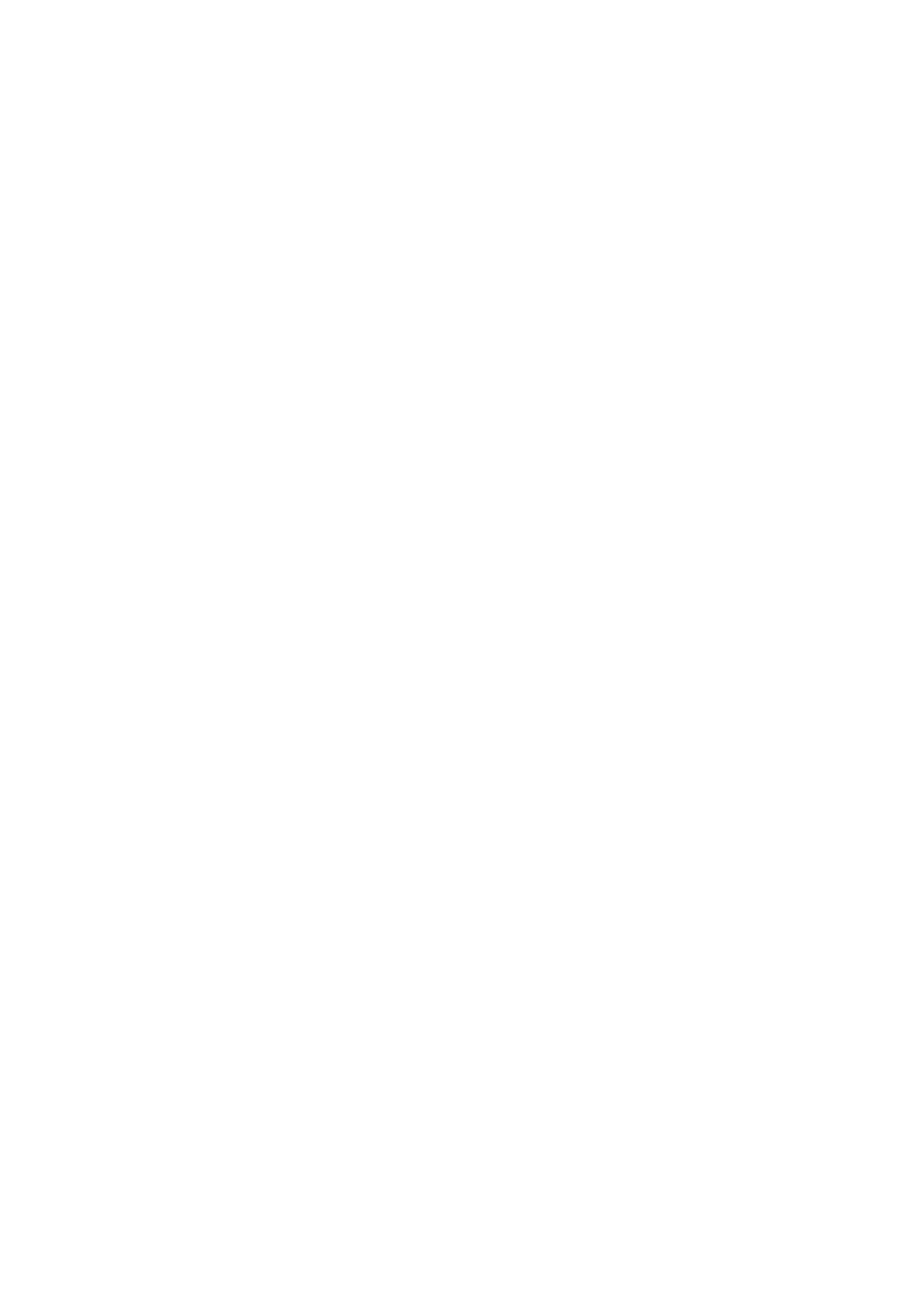## **1 BASIC OPERATION**

#### **Functions and Panel Layout**  $1.1$

#### Front Panel



#### **Figure 1-1 Front Panel**

#### 1 Speaker

The speaker emits the received audio signals and alert tones.

#### 2 Channel/Status display

Two 7-segment LEDs can display channel numbers, name and the status.

#### **3 Volume Knob**

The volume increases while turning the volume knob clockwise and decreases while turning it counterclockwise.

#### 4) Power switch

Press this switch to turn ON and press it again to turn OFF.

#### 5 POWER LED

The LED lights green while using with main power (DC) or lights red while using with the backup power.

#### 6 Microphone connector (8-pin connector)

You can connect a microphone with this connector. (Refer to Table 1-1 Assigning signals to the 8-pin connector.)

#### 7 BUSY LED

This LED lights green while receiving signal.

#### 8 TX LED

This LED lights red while transmitting.

#### **9 PF key (Programmable Function key)**

Press a PF (Programmable Function) key to activate the assigned function. A key LED lights orange while the assigned function is activated.

#### Table 1-1 Assigning signals to the 8-pin connector

| Pin number II | Pin name   | <b>Description</b>                                |
|---------------|------------|---------------------------------------------------|
|               | NС         | No connection                                     |
|               | SВ         | Switched + B output:<br>10.8 - 15.6 V/ 0.2 A max. |
|               | <b>GND</b> | Ground                                            |

| <b>Pin number</b> | Pin name   | <b>Description</b>                                                                                              |
|-------------------|------------|-----------------------------------------------------------------------------------------------------------------|
|                   | PTT/TXD1   | PTT signal input./<br>PC serial data from TKR-750/<br>850/751/851. PC read, PC<br>tuning, Firmware programming  |
| 5                 | <b>MIG</b> |                                                                                                                 |
| 6                 | <b>MIC</b> |                                                                                                                 |
|                   | HOOK/RXD1  | HOOK signal input. /<br>PC serial data to TKR-750/850/<br>751/851. PC write, PC tuning,<br>Firmware programming |
| Զ                 | NC         | No connection                                                                                                   |

#### Rear Panel



#### Figure 1-2 Rear panel

#### 1 Antenna jack for transmission

This jack allows you to connect the transmission antenna, duplexer or RF amplifier.

#### 2 Control Interface jack (25-pin connector)

This jack allows you to connect an external device or controller. (Refer to Table 1-2 Assigning signals to 25pin connector.)

#### 3 Fuse

You can attach a 10 A fuse

#### 4 Antenna jack for reception

This jack allows you to connect the reception antenna, duplexer or Pre-selector.

#### 5 Power connector

This connector allows you to connect a power cable. With this code, DC 13.6 V (K-type) power are supplied into TKR-750/850/751/851.

#### 6 Backup Battery terminal

This terminal allows you to connect the backup battery.

#### 7 TEST/SPKR jack (15-pin connector)

This jack allows you to connect an external speaker. You can use this jack for making input/output tests. Also some signals arrive on these connector. (Refer to Table 1-3 Assigning signals to the 15-pin connector.)